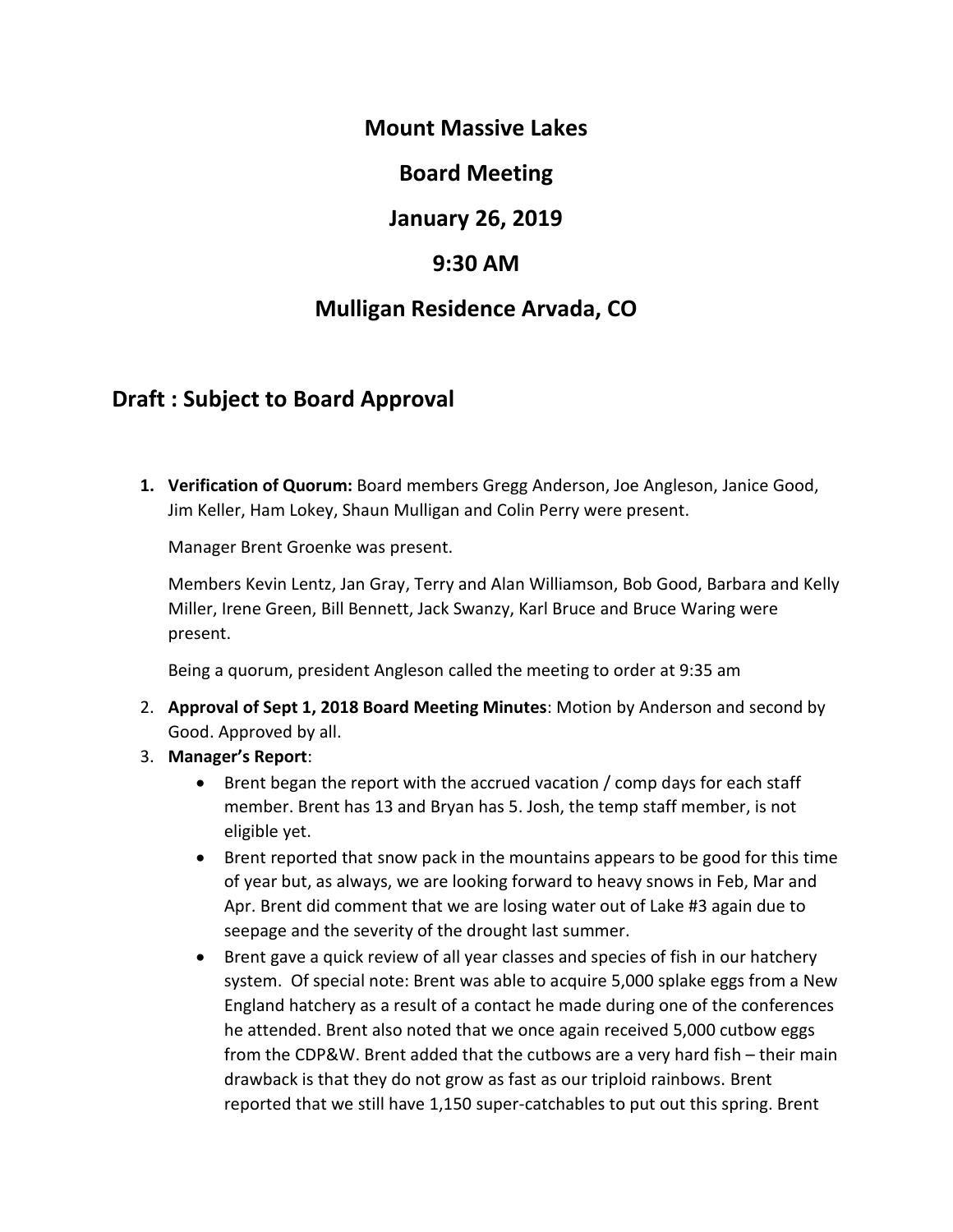reminded the board that staff stocked out and fin clipped 730 super-catchables right before ice-on as an experiment to see how they do in our lakes over the winter vs. our rearing ponds. The hope is that the fish stocked out in the lakes will survive better than those in the ponds which seem to suffer significant losses from disease and predation due to the close quarters in the rearing ponds.

- Brent listed several fishery conferences that he and staff would be attending over the next few weeks and months. Brent emphasized the value of these meetings is not only learning of new and better ways to raise fish but the contacts and relationships built that allow us to do things like acquiring splake eggs.
- Brent provided each board member with detailed results of the 2018 creel census data. Brent commented that due to the poor performance of Lake #9 last year (suspecting significant winter kill prior to the season) staff will stock extra fish this spring to re-establish Lake #9 as one of the premier fishing lakes on this club.
- Brent commented that in the last 35 years, our data shows the average temperature in our lakes has risen 3 degrees.
- Brent informed the board that MML should be stipulating out of the Salida water case in February. This is the only active water case we have at the time.
- Brent reported that the club ended the season with 1205 guest permits for a total of \$50,760 surpassing the budget of \$48,000.
- Brent then gave a slide presentation of the reconstruction of Hatchery Pond. The pond was budgeted at \$40,000 and actually ran \$67,565 due primarily to more hours of excavating than estimated and an extra 80 cubic yards of concrete due to a large soft spot. President Angleson reminded those in attendance that, due to the numbers of unknowns related to this project, the board fully anticipated the project to run over and the monies would be taken from the emergency fund. Brent stated that due to some extra revenue realized during the year (guest fees and transfer fees) along with some monies saved on the expense side that we may have enough operating surplus to not have to dip into the emergency fund.

#### 4. **Old Business:**

- Salida water case reviewed during the manager's report.
- 5. **LUC:**
	- Chairman Bill Bennett gave a brief review of the projects approved during the 2018 fishing season. Bill stated that there is one addition that changed significantly after the first approval and the LUC is awaiting new drawings complete with elevations before approving again. Bill reminded those in attendance that the LUC will not normally review applications after Oct 1 and until May due to the fact that most members do not frequent the club during the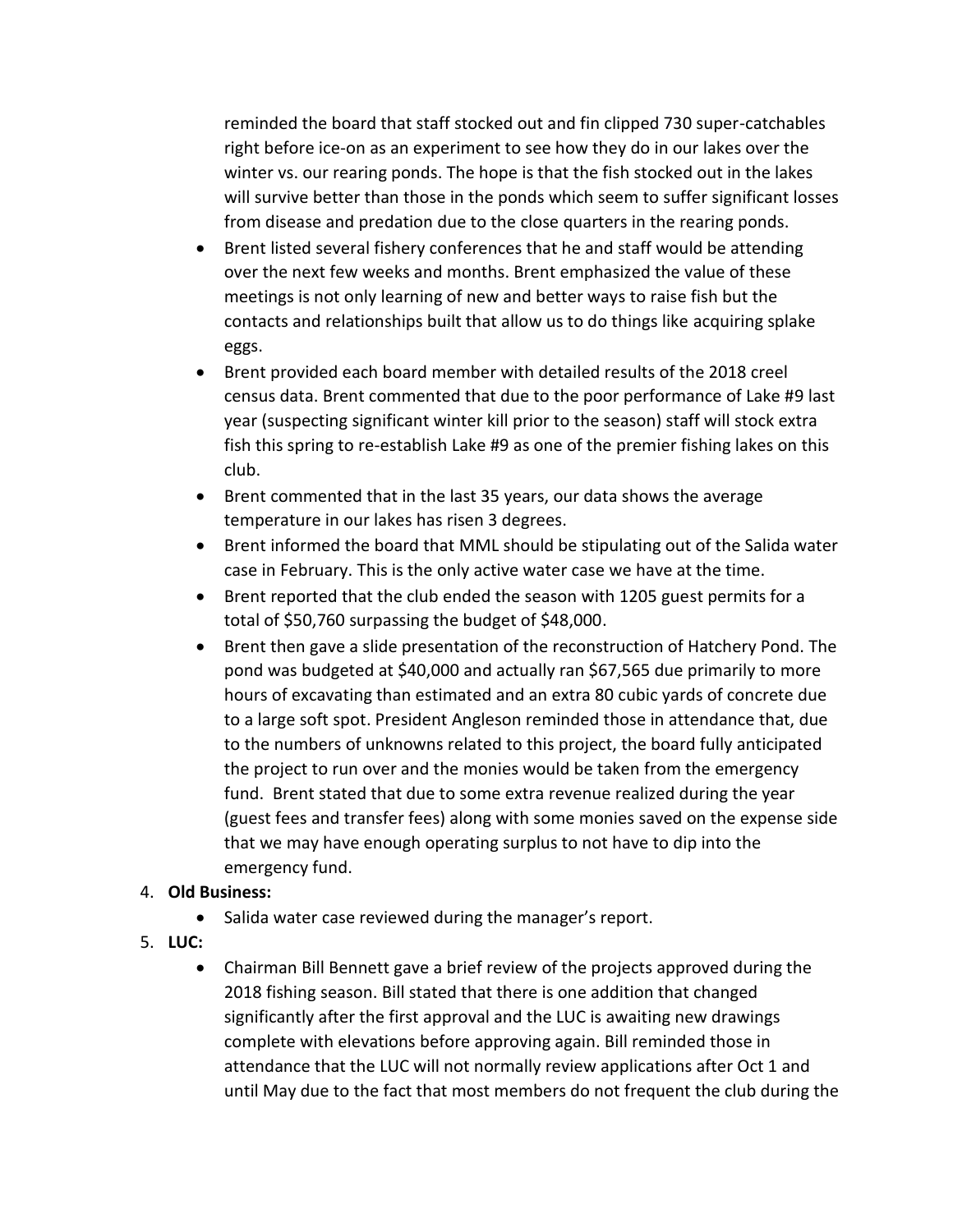winter and would not be able to comment on if their view will be impacted or not from a proposed construction project.

- Bill reported that the LUC sent letters to all members that had done projects in the last couple of years reminding them of their responsibility to re-seed the construction area.
- Bill was thanked for his leadership of the LUC.
- 6. **Website –** Gregg Anderson commented that he has seen a number of inquiries generated via the website asking about the club and how to join. Gregg will answer basic questions but them refers people to those members trying to sell. Gregg also commented he will likely require a password change at least once a year for security reasons. Member Karl Bruce commented that the Land's End account for members wanting apparel with the MML logo is gaining momentum. Karl was thanked for his efforts on this initiative and Gregg was thanked once again for all his efforts on the web site.
- 7. **Budget:**
	- Brent gave a brief update on the 2018-2019 budget. There were no items out of line enough to warrant lengthy discussion. He projects to end the year with about \$25,000 extra that will be used to compensate for the over-run on the Hatchery Pond renovation. The 2019-2020 proposed budget was not reviewed with the exception that Brent and president Angleson noted that one possible focus for this year's special project may be to acquire or build an additional cabin to allow all three MML staff members to live on the club. More will be discussed at the April board meeting prior to finalizing the budget.

## 8. **New Business:**

- President Angleson reported that four board members will have terms expiring this May --- Anderson, Angleson, Lokey and Perry. All members indicated they intended to seek re-election. Angleson commented that we would advertise in the next Troutline for anyone wanting to run for board election.
- Angleson then reported that one of our members, Robert Prouty, has had a lien filed against him from a subcontractor and the lien has also named MML as the owner of the land. Joe informed the board that a response is due to the court no later than Feb 11, 2019 and it will require the club to seek legal counsel and assistance in preparing a response. Joe explained that member Kevin Lentz, due to his significant real-estate knowledge, had been consulted. Member Lentz, the week prior to the board meeting, conducted significant research with regards to the lien as well as contacting several attorneys, familiar with liens, that would be willing to assist the club.
- Angelson said the board would then focus on the following three areas in regards to the lien: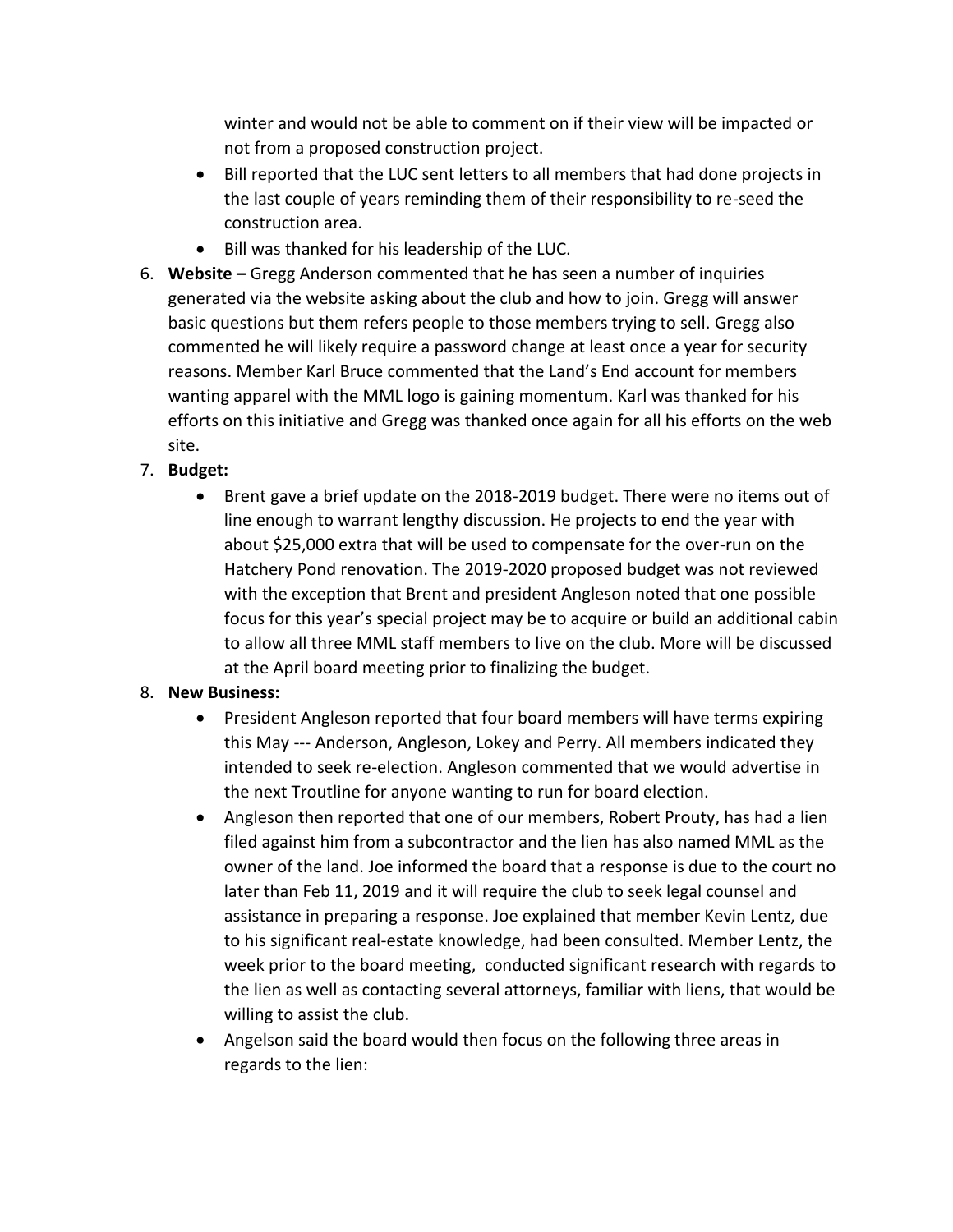- A. The need, during executive session, to discuss the attorney options as presented by member Lentz.
- B. Draft a response to member Prouty.
- C. Discuss ideas to protect the club from this type of exposure in the future.
- **Motion** by Mulligan and second by Keller: **If the lien is not cured within 7 days from the date of the board meeting, President Angleson will call a special board meeting to recommend the expulsion of member Prouty for putting the club in harm's way. After a very lengthy discussion, Angleson called for a vote.** The motion failed by a vote of 2 in favor and 5 against.
- **Motion** by Good and second by Mulligan: **The board shall retain legal counsel to draft a response to the lien and future defense of the club related to the lien if needed. Member Prouty shall be responsible to reimburse the club for all legal fees as well as any other fees associated with the lien.** Approved by all.
- **Motion** by Good and second by Anderson: **Member Prouty shall have fishing privileges suspended immediately. Privileges may not be reinstated until all liens are released and civil actions settled to the satisfaction of the MML board and counsel. Furthermore, privileges may not be reinstated until all costs incurred by MML regarding this issue have been properly and fully reimbursed.** Approved by all.
- A short discussion ensued regarding possible ways to protect the club from future similar incidents. All agreed that we would know more and be better informed after legal counsel deals with this situation and may be able to advise us as to some measures we may implement during the LU Application process as well as during construction. To be revisited at the April meeting.

#### 9. **Next Meeting:**

• April 27, 2019 at 9:30 AM -- Rampart Supply 1801 N Union Blvd, Colorado Springs, CO 80909

#### 10. **Motion to Adjourn:**

• Motion by Anderson and second by Lokey. Meeting adjourned at 12:15 PM

#### 11. **Motion to reconvene the meeting** by Good , second by Perry at 12:45

• **Motion** by Mulligan and second by Perry: **The board shall retain the legal counsel of Robert H. Winter, Attorney at Law, to represent MML in the response to the lien as well as future counsel regarding the lien as needed. Due to expediency needed, the \$2,000 retainer fee will be provided by board member Mulligan to be reimbursed by MML as soon as possible.** Approved by all.